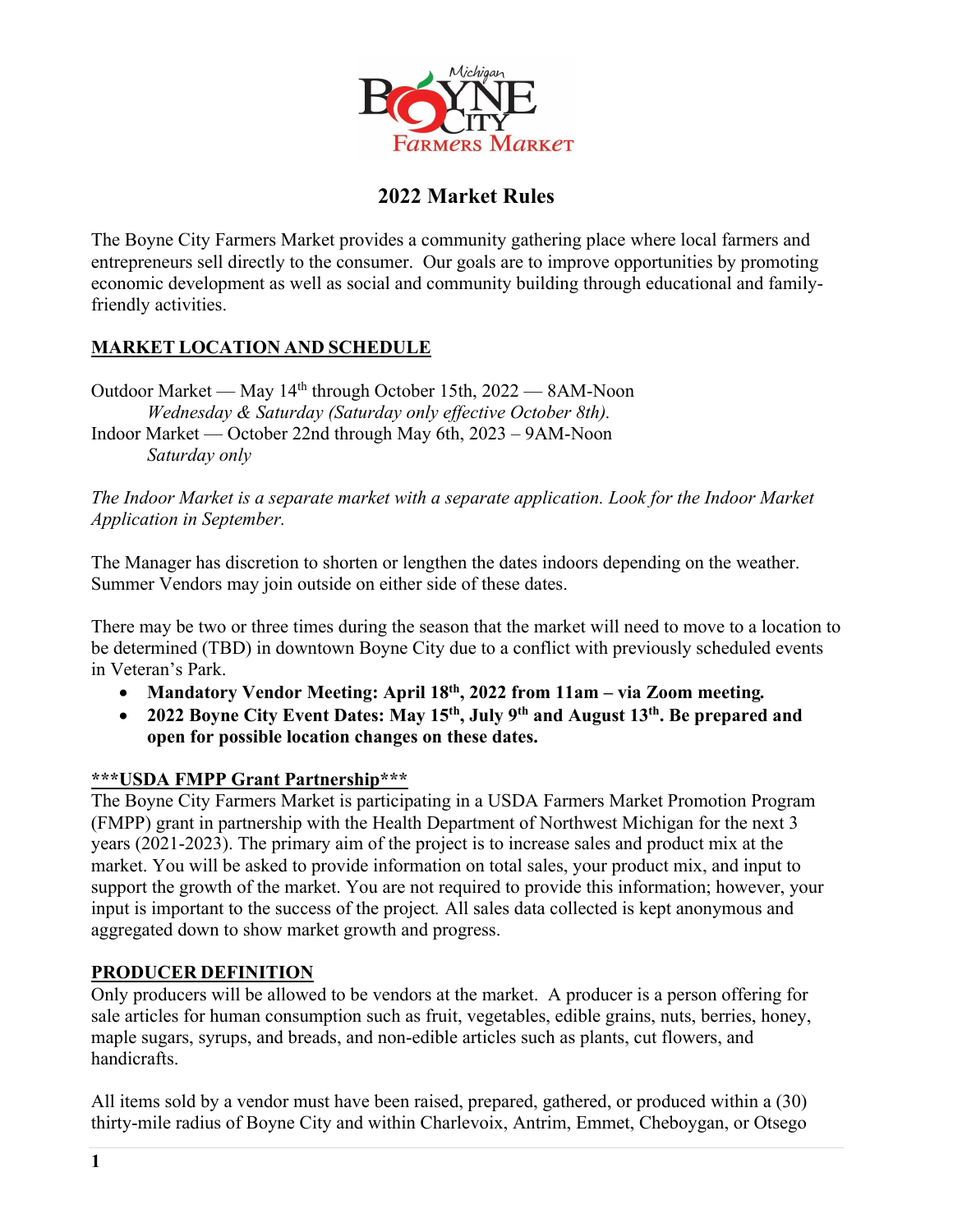

counties. The vendor may not bring in products he/she has purchased from someone else for resale at the Boyne City Farmers Market.

### **All applicants will be considered by merit of a Market Applicant Rubric, created by the Market Committee.**

**In order to ensure the integrity of the products sold***,* The Market Manager will visit all farm vendors, on a rotating basis. The manager and vendor will arrange the visit in advance.

#### **Synergistic Products:**

The Boyne City Farmers Market Committee may allow, in its sole discretion, seasonal market vendors to sell synergistic products. Synergistic Products must be approved by the Market Manager ahead of time. Daily vendors are not allowed to sell synergistic products. Synergistic is defined as a product, which is not grown or produced by the vendor. The Market Manager determines eligibility of synergistic products.

**No synergistic products are grandfathered in for any vendor.** ALL synergistic products are to be disclosed on the application for review each year.

To qualify to sell a synergistic product at the market, a season vendor must:

- $\bullet$  List the product(s) on their vendor application:
- Display a sign in a prominent location that is easily viewed by customers stating where the product was grown.

The Boyne City Farmers Market Committee may allow, in its sole discretion, producers outside of the (30) thirty-mile radius or other northern Michigan counties to participate in the market if the committee feels the producer's products will fill a void and/or niche in the market that has not otherwise been filled by any current vendors and if the producer's products are supportive of the goals of the Boyne City Farmers Market. In the case of a producer from outside of this area that has not been previously approved by the committee shows up at the market, the Market Manager can use his/her discretion to allow the producer into the market for that (1) one day ONLY. In order for the producer to continue selling at the market, the producer must receive permission from the committee.

#### **Eligible Items for Sale at the Market**

The farmers market will cater to high quality homemade and homegrown products. The following list of eligible items for sale may be expanded at the discretion of the Farmers Market Manager:

- fruits, vegetables, field crops, herbs, nuts, berries, sprouts, and grains
- plants, flowers (fresh or dried)
- honey, maple syrup
- baked and canned goods
- $\bullet$  eggs  $\&$  meat products, dairy
- handicrafts *(after approval of market committee jury, see guidelines below)*

Displaying overripe, spoiled or unusable products is not permitted. No garage sale, rummage sale, antiques, or "flea market" items are allowed. No live animals are to be sold.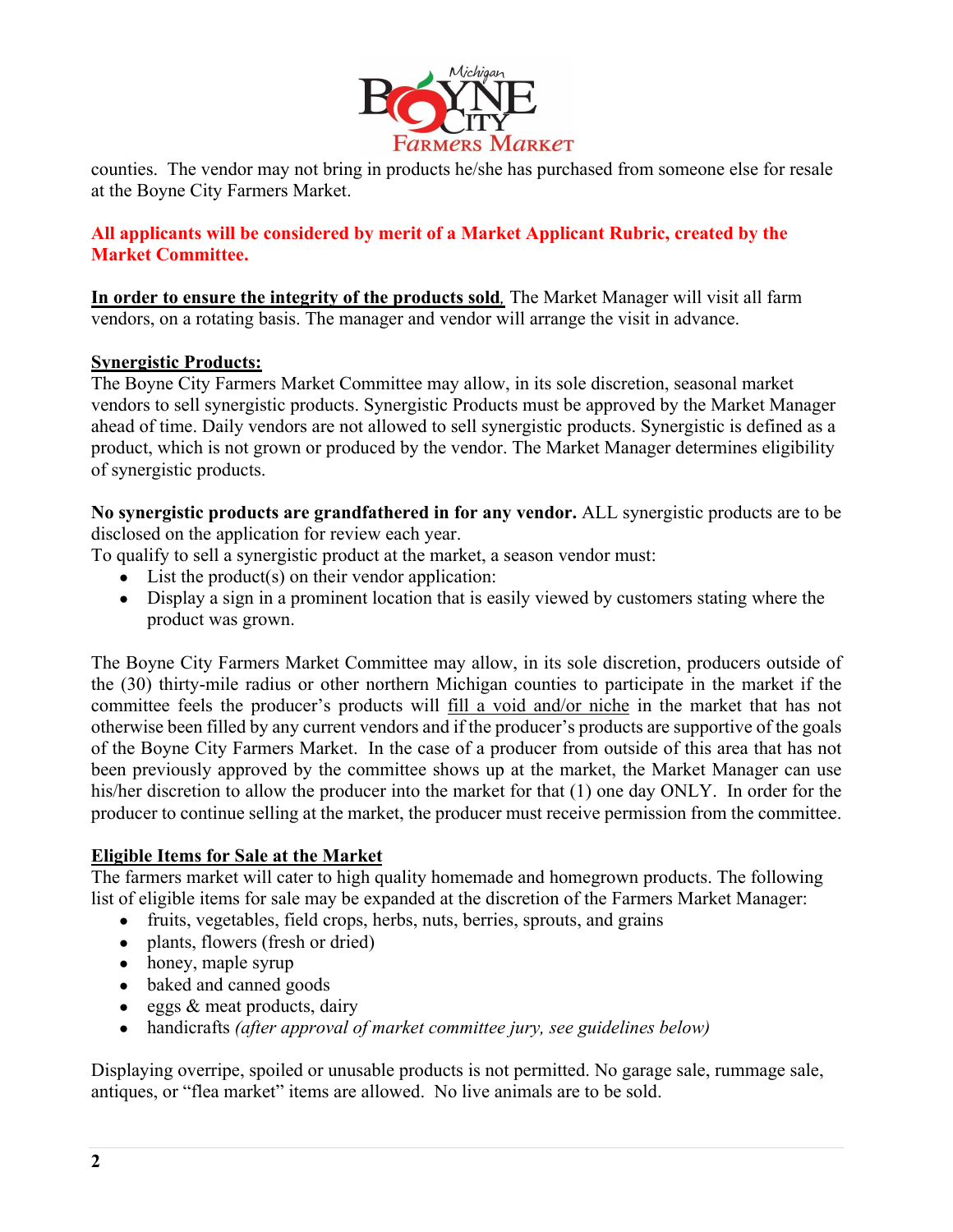

All items for sale must be visibly labeled with prices and in accordance with state regulations. Vendors selling eggs, meat, or other perishable products must keep the products at an appropriate temperature in accordance with state regulations.

All vendors are required to comply fully with the Michigan Department of Agriculture and Health Department Food Handling & Sanitation Rules and Regulations along with all federal, state, and local law and will hold the market harmless regarding the same.

# **Craft Guidelines**

Specific criteria for all crafts sold during the Boyne City's Farmers' Market are as follows: Artisans/Crafters are defined as someone who possesses manual skills, tools & equipment to produce an item by personally handling of materials. Nothing is to be mass produced, copied or made from kits commonly found in hobby shops, craft stores or on-line. No imported goods will be allowed.

Crafters are chosen based on their unique designs and quality of materials. Crafts will be limited for an equal distribution of talent and to ensure a wide variety of items. Hand crafted items should be one of a kind (with exceptions for soaps and the like), made of quality ingredients/materials and show excellent crafting skills.

1. All items MUST be handcrafted by the vendor or a member of the vendor's farm or family.

2. Crafts MUST be the product of a home or cottage-type operation using an intermediate type technology instead of being a mass produced item. Some exceptions do apply and will be reviewed by jury. To be considered hand-crafted, the item MUST show evidence of manual skills obtained through experience and dedication. Examples of unacceptable items include, but not limited to: Pre-printed materials (paper, fabric panels), paint by number, tracings, pre-made kits, purchased pottery and ceramics molds/ patterns, embroidery or knitting machines, plans or pre-fabricated forms, wood carvings using duplicating machinery.

3. Crafter MUST disclose any ready-made objects that have been enhanced. Examples: Tie-dye shirts, towels, mass produced glass vases, glasses and the like that have been embellished, decorated or painted, store bought beads and other jewelry parts that are not hand produced. These items will be juried based on uniqueness and skills

4. All crafts shall be of excellent workmanship and design

5. No mechanical, optical, digital or electronic reproductions allowed.

6. Photography will be juried on the following criteria: Must be vendors' original photos, limited reproduction must be clearly visible on reproduced items, greeting cards, postcards and prints must be juried and noted on application

8. All crafts MUST be juried. Any crafts that are added by an existing vendor MUST be juried – no exceptions. Jury requires photos of crafts (if there is any question jury may request an actual, physical craft), Jury Description Forms and Vendors Application.

9. The Boyne City's Farmers' Market Jury will meet as necessary (every 2 weeks prior to market start). Subsequent meetings will be held on an as-need basis.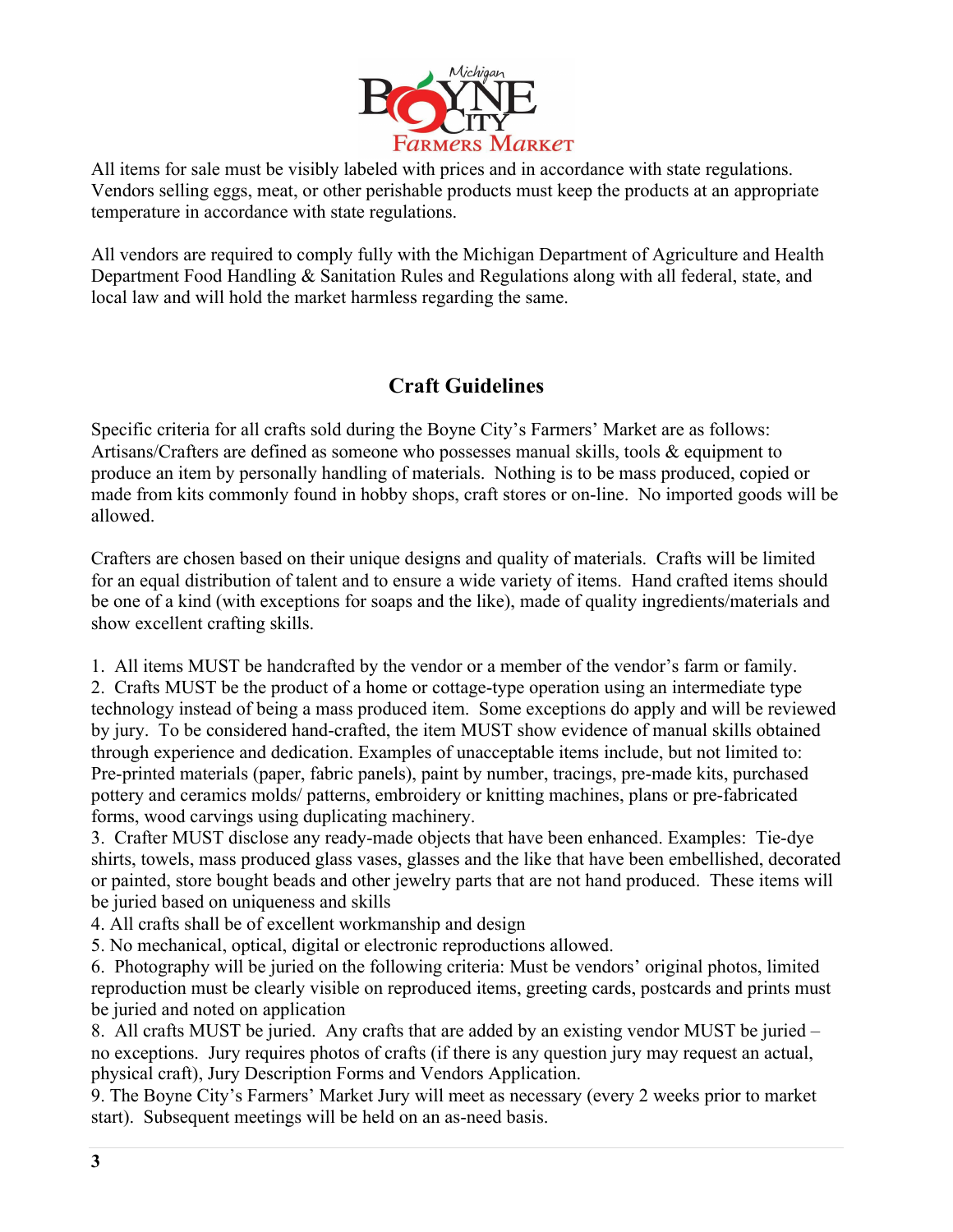

Crafts that may NOT be acceptable are: Products or pieces assembled from kits Plastic beads and plastic canvas Plastic or synthetic flowers Any dolls or doll components (hands, heads, feet) not created by crafter Manufactured or imported baskets Commercial lace Hot glue as a primary method of attaching parts

## **EVERY VENDOR MUST MAKE AN ANNUAL APPLICATION**

When accepting vendors to the market, the Market Manager will consider the following criteria:

- Distance the vendor's farm is from Boyne City.
- The vendor's record of attendance in previous years at the Boyne City Farmers Market. Vendors who sell at the market twice a week throughout the season are preferred over vendors who only come to the market on Saturdays in prime harvest season.
- The amount of local ingredients used in baked goods, jellies, relishes, etc. (for example: a pie with local fruit is preferred over one with canned fruit);
- Whether the vendor is primarily a farm or a retail outlet. For example, a farm-based vendor of baked goods is preferred over a non-farm vendor that operates a retail outlet.
- The number of vendors already selling the same fruit, vegetables, baked goods, etc. as the applicant.

# **VENDOR SPACE RENTAL FEE & APPLICATION PROCESS**

All vendors are required to submit an annual application to the Market Manager in order to be considered for space rental. Applications can be sent to the Boyne City Farmers Market address on the form or given to the Market Manager at the stated application deadline. Along with the application, all vendors must submit a copy(s) of all applicable licenses and permits pertaining to products that will be sold at the market. Applications will NOT be processed until all required documents have been submitted.

Vendor spaces are rented on a per-foot basis with a 10-foot minimum. Vendors may rent 10, 15 or 20 feet.

#### **The Fee is due before or on the first day of attendance.**

| 2022 Seasonal fees are calculated at \$39.65 per ft. |                                              |
|------------------------------------------------------|----------------------------------------------|
| 10 foot space -                                      | \$396.50                                     |
| 15 foot space -                                      | \$594.75                                     |
| 20 foot space -                                      | \$793.00                                     |
| <b>Daily Fee</b>                                     | \$50 (no guarantee for same space each time) |

#### **Space Assignments for Seasonal and Daily Vendors**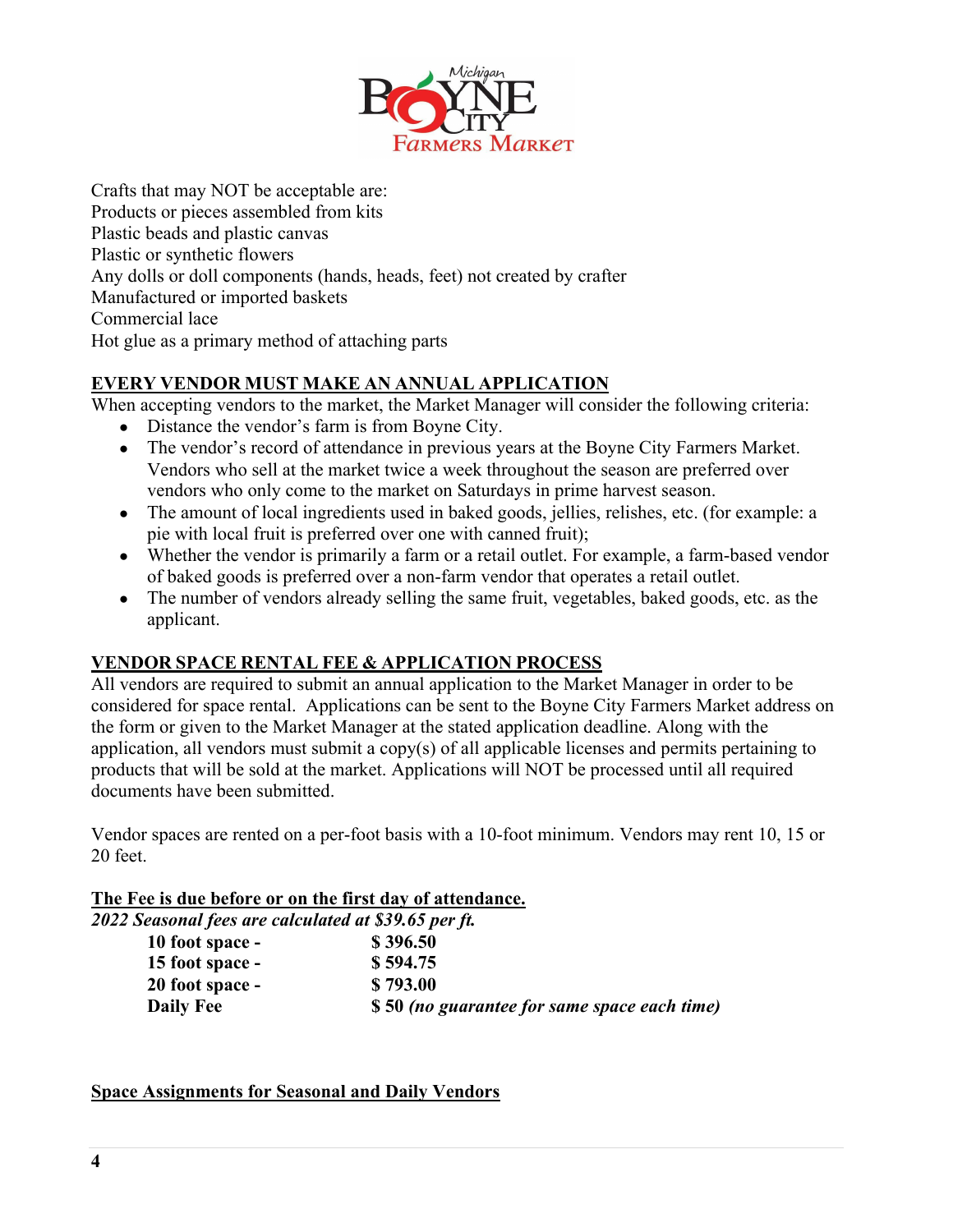

### **\* Priority will be given to those vendors selling edible products and/or plant products and who come to both Wednesday and Saturday Markets.**

**\*** Upon processing the vendor's application, the Market Manager will assign all vendors their space. In order for a returning vendor to keep their space from the previous year or request a different space, vendors will need to return their applications to Boyne City Main Street (113 S. Lake St. Boyne City, MI. 49712) by 4:30 P.M., Friday, March 18<sup>th</sup>, 2022. After March 18th, the Market Manager will assign the spaces. Turning in your application does not guarantee your request will be granted or that you will have the same space as the previous year. The Market Manager will make all efforts to accommodate specific space requests within the limits of the market configuration and space available. Past market attendance, market history and product profile will all be considered when assigning market space. All requests will be considered. All may not be able to be fulfilled.

In order to claim their weekly reserved spot, a seasonal vendor must be present by 7:30 a.m. unless previously arranged with the Market Manager. After 7:30 a.m., the space may be used by another vendor. If a seasonal vendor does not attend the market three weeks in a row and fails to contact the Market Manager during that time, their space will be forfeited.

Only the Market Manager can assign spaces. A seasonal vendor cannot designate who gets their space if they are not present, nor can they sublet their space.

If a seasonal vendor wishes to move from their designated space to another space for a single day, the vendor must pay a \$5/day relocation fee. The Market Manager has the right to waive this fee on a collective basis if there is low demand for space at the market. There will most likely be a relocation fee mid-June through mid-September. Relocation must be approved by the Market Manager.

#### **VENDOR INFORMATION**

- All vendors **MUST** supply mat, plywood, or other surface on the entire length of their space to protect the grass.
- Each vendor must provide his/her own equipment, supplies and materials, such as their own tables, chairs and boards from which to sell their products. All vendors must supply sacks or other containers for product sales. Vendors must supply their own sun and weather protection.
- Parking behind tables is limited to one vehicle or one vehicle with trailer. All vehicles and trailers must fit within allotted space. NO parking over the sidewalk.
- Each vendor will be responsible for his/her own area and for the clean-up at closing. All refuse must be taken with the vendor or disposed of. **DO NOT use the park waste receptacles or the market trash can, vendors are responsible for their own waste.**
- Vendors should provide a clean personal appearance to reflect positively on the Market. All trucks and other equipment used for transportation and display shall be kept clean at all times.
- No smoking will be allowed by vendors in the park, or within 30 feet of the park, during Farmers Market hours.
- Vendors must always wear clothes. Being shirtless will not be tolerated.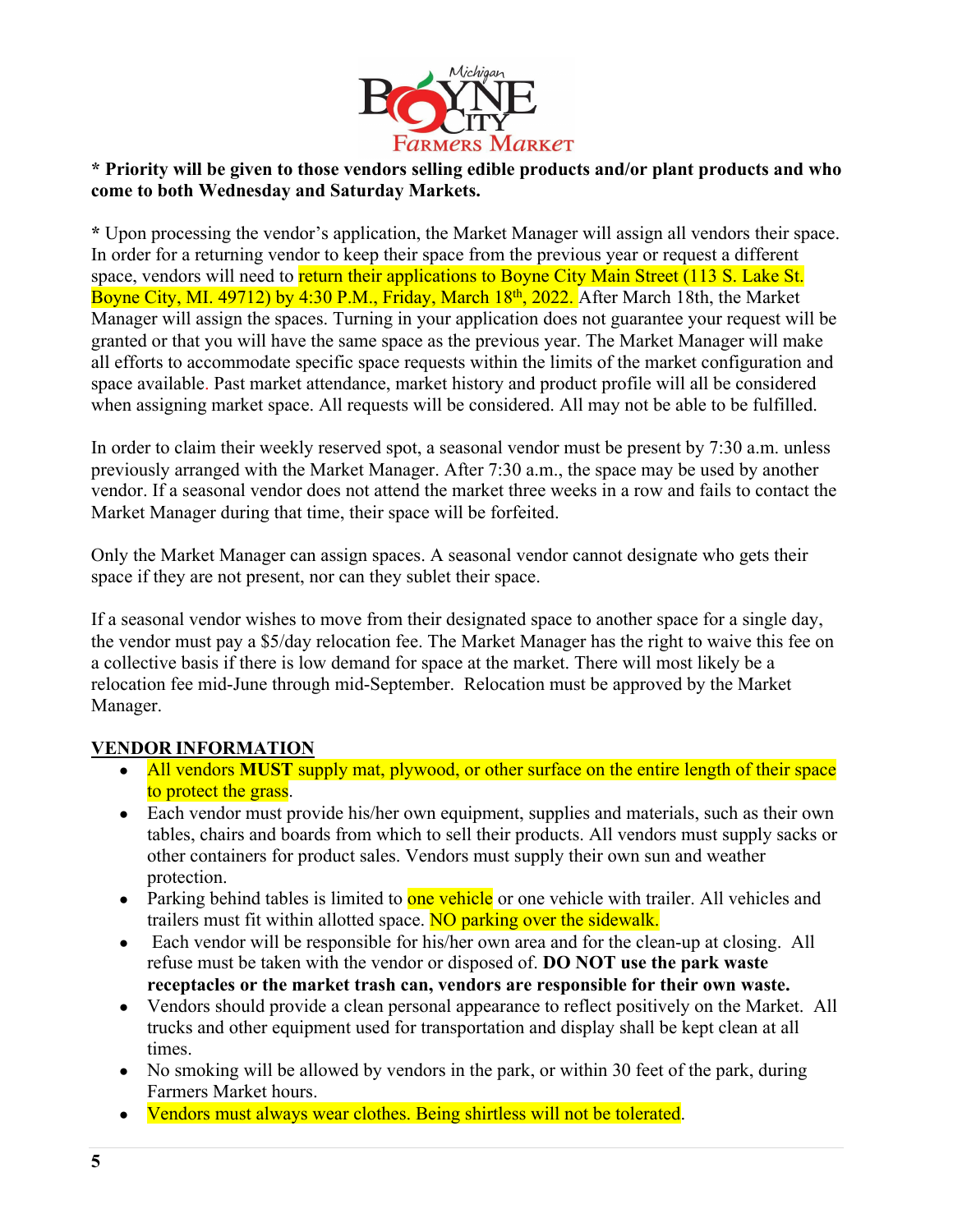

- Vendors are not allowed to bring dogs or other pets to the market.
- Children under the age of 16 cannot sell products without adult supervision.
- Products and signage are to be displayed within the boundaries of the vendor's space. No stakes are allowed.
- **The only signage in the fairway will be placed by the Market Manager.**

#### **SERVICE ORGANIZATIONS**

A few spaces will be reserved for Boyne City not-for-profit service organizations. Permission to participate will be granted by the Market Manager. The service organizations must submit a written application to the Market Manager prior to being allowed at the market.

#### **ENFORCEMENT OF RULES**

The Market Manager has full authority to enforce all rules. All problems and conflicts should be directed to the Market Manager.

The Market Manager has the right to deny a vendor the privilege of selling at the market. Reasons may include lack of license, misrepresentation of products, non-payment of fees, poor quality of products, leaving area littered, or disorderly conduct. The vendor can appeal the Market Manager decision by following the market grievance procedure. A copy is available from the market manager.

The vendor agrees to indemnify, defend and hold harmless the Boyne City Farmer's Market, Boyne City Main Street, City of Boyne City, and Market Manager from and against any and all claims, losses, liability, costs or expenses (including reasonable attorney fees) arising out of bodily injury of any person or persons, including death, or property damage, relating to the use of Boyne City's property for the purpose of selling items at the Boyne City Farmer's Market during its seasonal operational schedule.

Rules are subject to changes as seen fit by the Market Manager and Farmers Market committee, and approval by the Main Street Board.

For more information or for questions, please call the Boyne City Main Street office at (231) 582- 9009.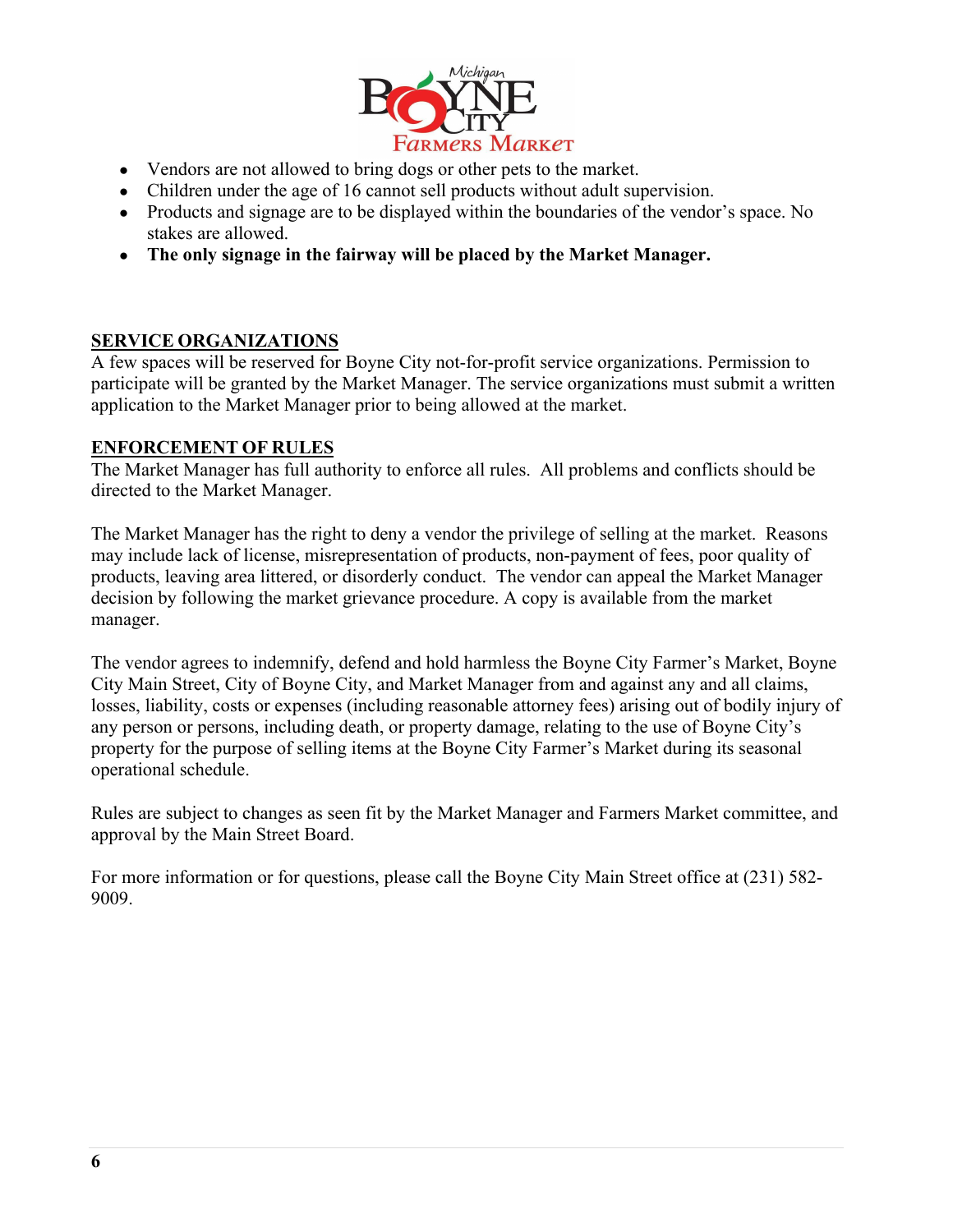

# **Grievance Form**

| Please describe your concern:                                                                                        |
|----------------------------------------------------------------------------------------------------------------------|
| ,我们也不能在这里的时候,我们也不能在这里的时候,我们也不能会在这里的时候,我们也不能会在这里的时候,我们也不能会在这里的时候,我们也不能会在这里的时候,我们也                                     |
| <u> 1999 - 1999 - 1999 - 1999 - 1999 - 1999 - 1999 - 1999 - 1999 - 1999 - 1999 - 1999 - 1999 - 1999 - 1999 - 199</u> |
|                                                                                                                      |
| Please offer a solution:                                                                                             |
|                                                                                                                      |
|                                                                                                                      |
|                                                                                                                      |
| Pay a \$25 deposit for the Market Manager to conduct a farm visit. If the grievance is unfounded,                    |
| then the vendor submitting the grievance will lose the \$25. If it is found to be true, then the \$25 will           |
| be refunded and the vendor in violation will be fined \$50 and suspended from the market for two                     |

weeks for the first offense.

| Signature of Vendor Submitting Grievance: |
|-------------------------------------------|
| Date:                                     |
| Signature of Market Manager:              |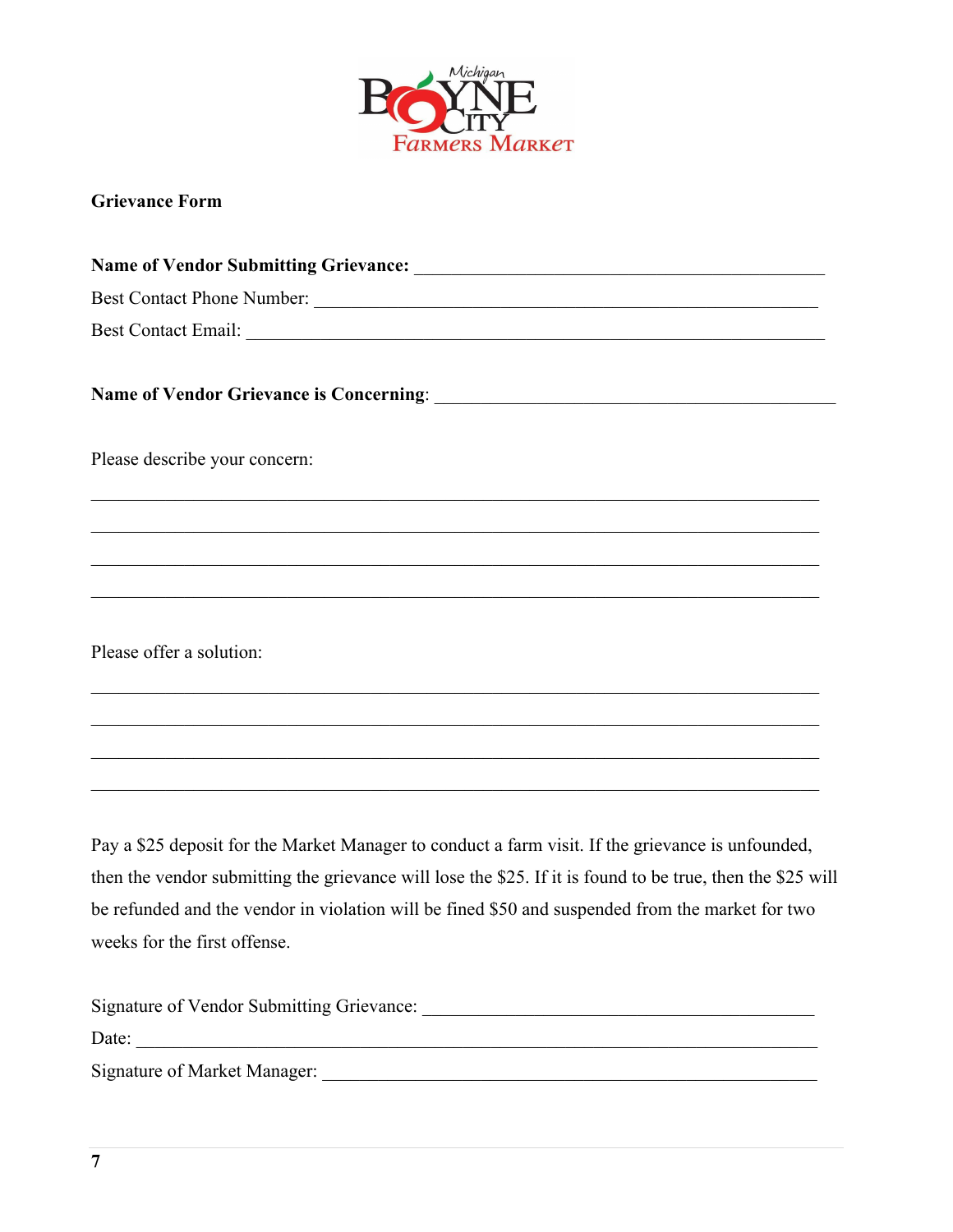

# **2022 Vendor Application DUE BY March 18, 2022**

### **VENDOR TYPE**, check best

| $\Box$ Farm $\Box$ Farm/Food $\Box$ Farm/Craft $\Box$ Food $\Box$ Food/Craft<br>$\Box$ Craft  |  |  |  |  |  |  |
|-----------------------------------------------------------------------------------------------|--|--|--|--|--|--|
|                                                                                               |  |  |  |  |  |  |
| I plan to attend: $\Box$ Wed. & Sat. $\Box$ Saturday Only                                     |  |  |  |  |  |  |
|                                                                                               |  |  |  |  |  |  |
| Business Name                                                                                 |  |  |  |  |  |  |
|                                                                                               |  |  |  |  |  |  |
| Family, friends, or employees who will be vending at the market                               |  |  |  |  |  |  |
|                                                                                               |  |  |  |  |  |  |
|                                                                                               |  |  |  |  |  |  |
| Website                                                                                       |  |  |  |  |  |  |
| $\Box$ Check here if you would like to be linked from the farmers market website, if possible |  |  |  |  |  |  |
| Mailing Address Management of the Mailing Address                                             |  |  |  |  |  |  |
|                                                                                               |  |  |  |  |  |  |
|                                                                                               |  |  |  |  |  |  |
| Physical address and driving directions to farm/production site:                              |  |  |  |  |  |  |

### Check here if you are:

- □ 1) NOT within a 30-mile radius of Boyne City or
- □ 2) NOT in Charlevoix, Emmet, Antrim, Otsego and Cheboygan counties.
- (Application requires annual approval by Farmers Market Committee.)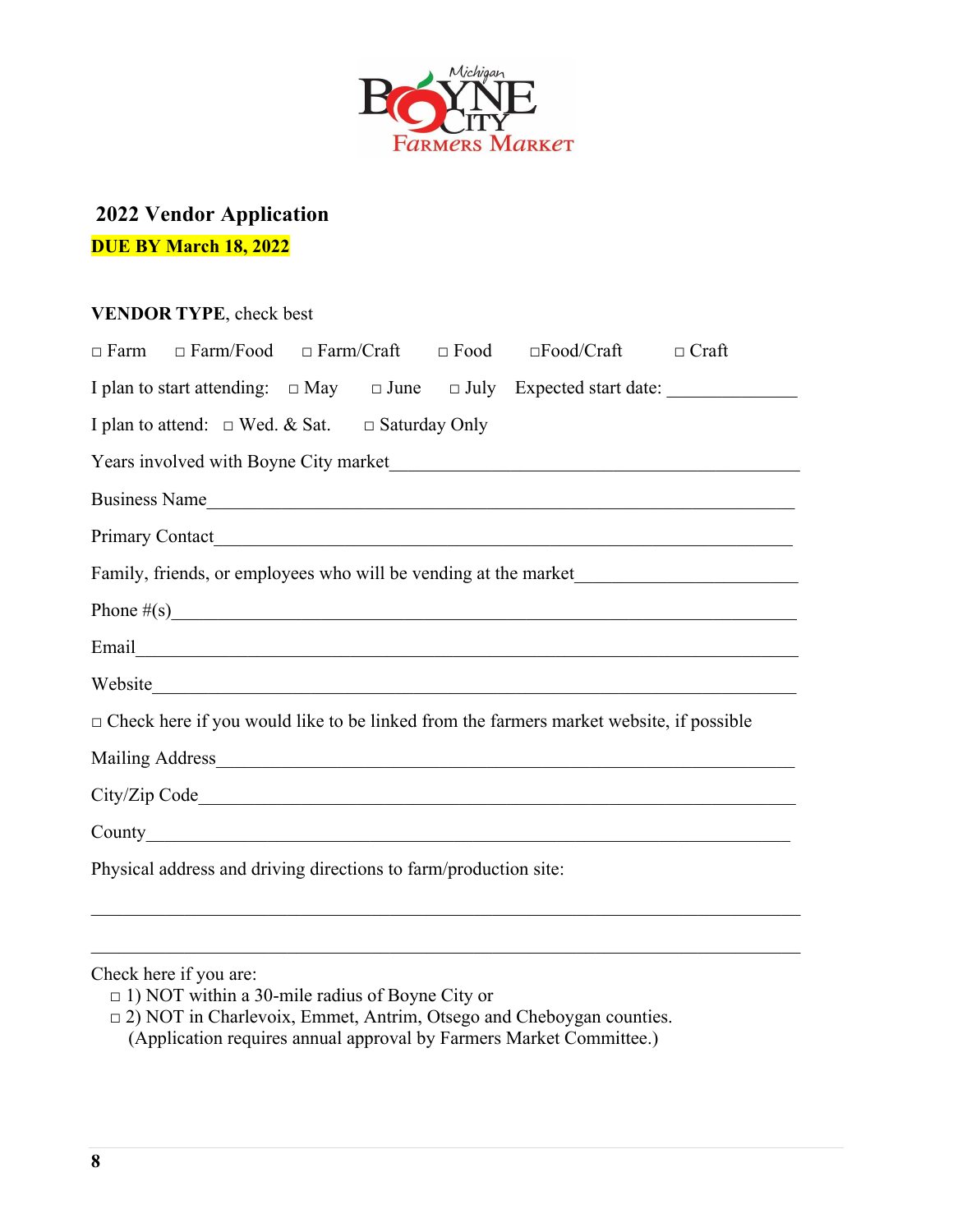

OPTIONAL — Farmers: Please indicate the type of produce you will sell at the market.

□ Certified Organic □ Certified Bio-Dynamic

 $\Box$  Naturally Grown/Raised (no synthetic fertilizers, pesticides, herbicides, hormones)

 $\Box$  Conventionally Grown (uses any of the previously listed aids)

□ Other (please specify:\_\_\_\_\_\_\_\_\_\_\_\_\_\_\_\_\_\_\_\_\_\_\_\_\_\_\_\_\_)

List ALL products raised, prepared or produced by the vendor that will be sold at the market

FOOD VENDORS: What % of your products include local ingredients? Use your best estimate.

List ALL products classified as *synergistic*\* that will be sold at the market

\*Refer to Market Rules. Requires approval by market manager and/or Farmers Market Committee. \*No product will be grandfathered into the market.

#### **MARKET SPACE REQUEST:**

| Size of space                             | $\Box$ 10 feet | $\Box$ 15 feet | $\Box$ 20 feet |  |
|-------------------------------------------|----------------|----------------|----------------|--|
| As a returning seasonal vendor I request: |                |                |                |  |
| $\Box$ the same space as last year (      |                |                |                |  |
| $\Box$ different space than last year (   |                |                |                |  |
| Explanation of request, if necessary      |                |                |                |  |
|                                           |                |                |                |  |
|                                           |                |                |                |  |

Briefly describe desired set-up (vehicle, tables, canopy, etc.)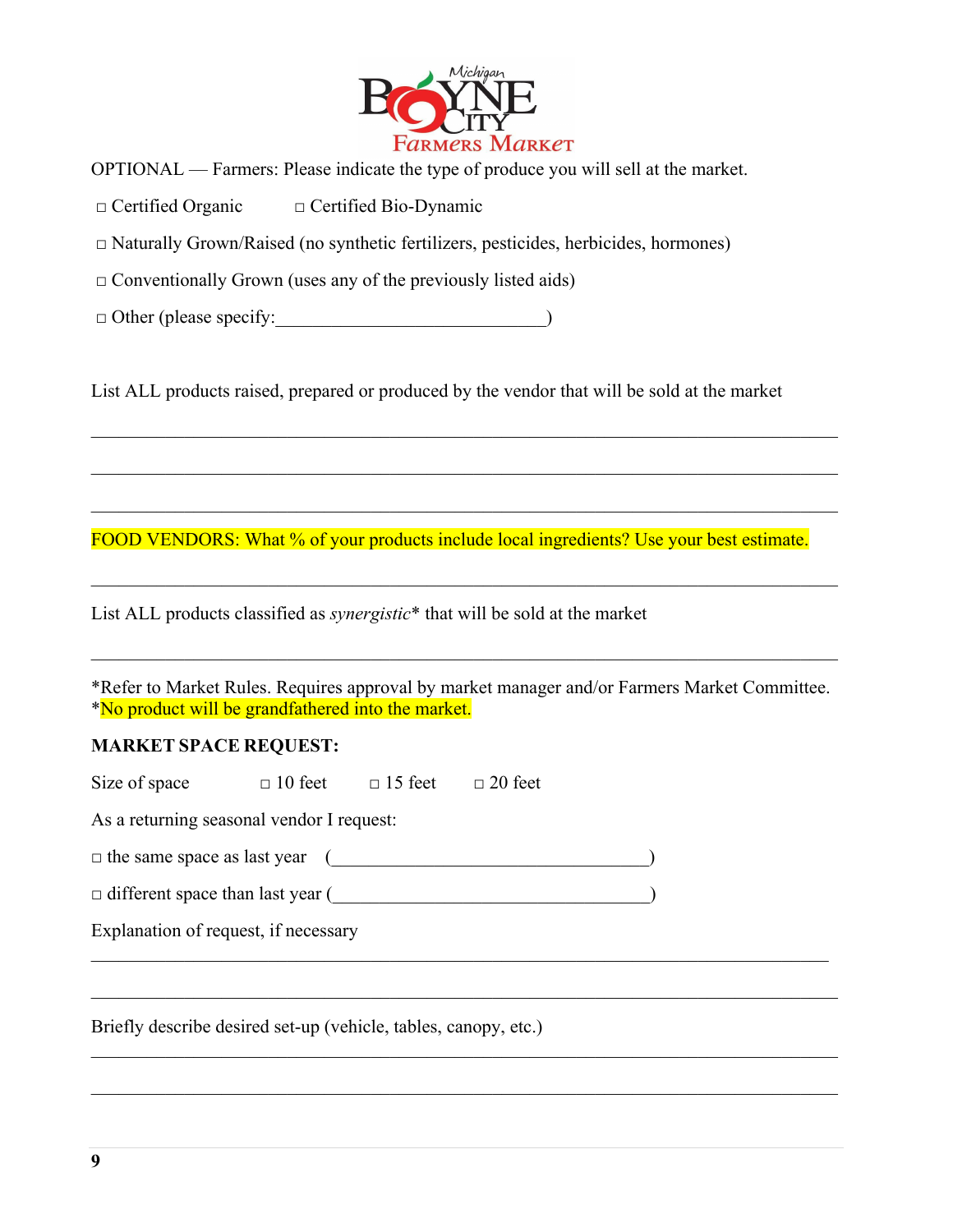

*Note: Past market attendance, market history and product profile will all be considered when assigning market space. All requests will be considered. All may not be able to be fulfilled. Vehicles and trailers must fit in your allotted space.*

#### **Vendor Contract:**

I attest that the above information given is true and in no way a misrepresentation of my market products. I agree to sell or offer for sale at the Boyne City Farmers Market only such items as listed in the application and that are of my production on the above described property. Further, I acknowledge full responsibility for all activities and conduct. I attest that I have read and agree to follow the Boyne City Farmers Market Rules, Guidelines for Crafts, and Code of Conduct.

Vendor Signature

 $Date$   $_$ 

The following items must be received before your application can be processed:

- Completed Application
- Signed Waiver & Release
- Signed Code of Conduct
- Required licenses, permits and/ or certificates
- Craft Jury Description Form & Photos (for handicrafts only)

#### **Please mail or deliver the above items to:**

Boyne City Farmers Market 113 S. Lake St. Boyne City, MI 49712

**Note: Do NOT send payment with your application. Vendors will be invoiced for the assigned space upon approval of their application.**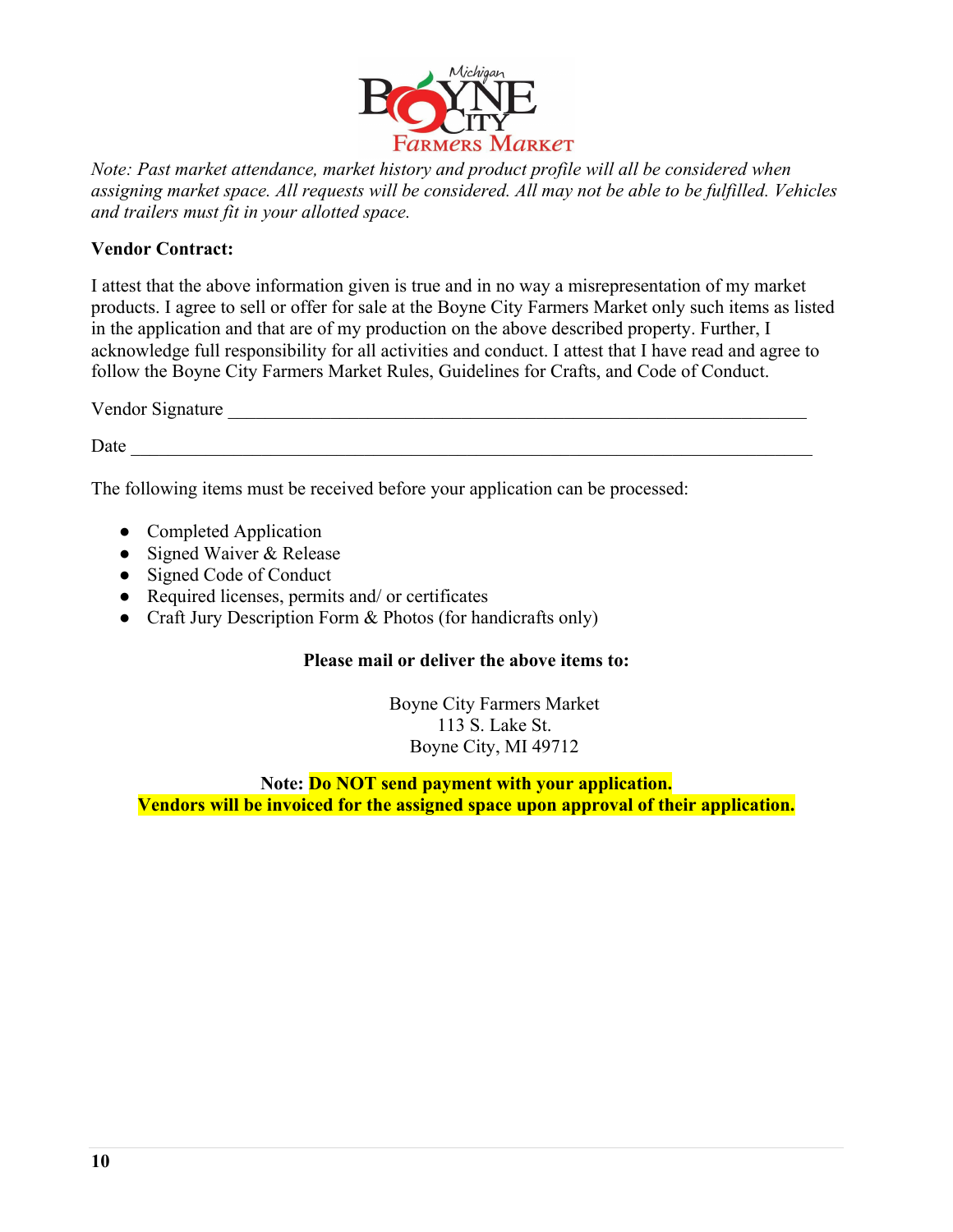

### **The Boyne City Farmers Market Mission Statement**

*The Boyne City Farmers Market Committee seeks to enhance the quality of life in the Boyne area by:*

- Providing a quality market and entrepreneurial opportunities for a variety of locally grown and made farm products and commodities **sold** directly to the consumer.
- Encouraging direct communication between local farmers and consumers.
- Providing a community center within downtown Boyne City that fosters social gathering, interaction and entrepreneurship*.*

### **Boyne City Farmer's Market Code of Conduct**

The primary purpose of this Code of Conduct is to ensure the wellbeing of all participants. Vendors are expected to behave courteously to customers, other vendors, and market staff. It is the market's intent to serve the public and create a friendly atmosphere that will benefit both the vendors and customers.

#### **As a Boyne City Farmers' Market vendor and/or their representative, I will:**

- Respect and adhere to all rules established by the Boyne City Farmers' Market.
- Not willingly deceive or exploit customers or the Market Manager concerning Market business.
- Demonstrate the highest standards of personal behavior and integrity at all times.
- Treat everyone with respect. Rude, violent, aggressive, uncooperative or belligerent behavior toward others will not be tolerated.
- Under no circumstance, attend or participate in the Boyne City Farmers' Market while under the influence of alcohol and/or controlled substance.

It is important that all Boyne City Farmers' Market vendors and/or their representatives comply with the Code of Conduct. Failure to comply with any component of the code or participation in other inappropriate conduct as determined by the Market Manager or market executive committee may lead to dismissal as a vendor at the Boyne City Farmers' Market.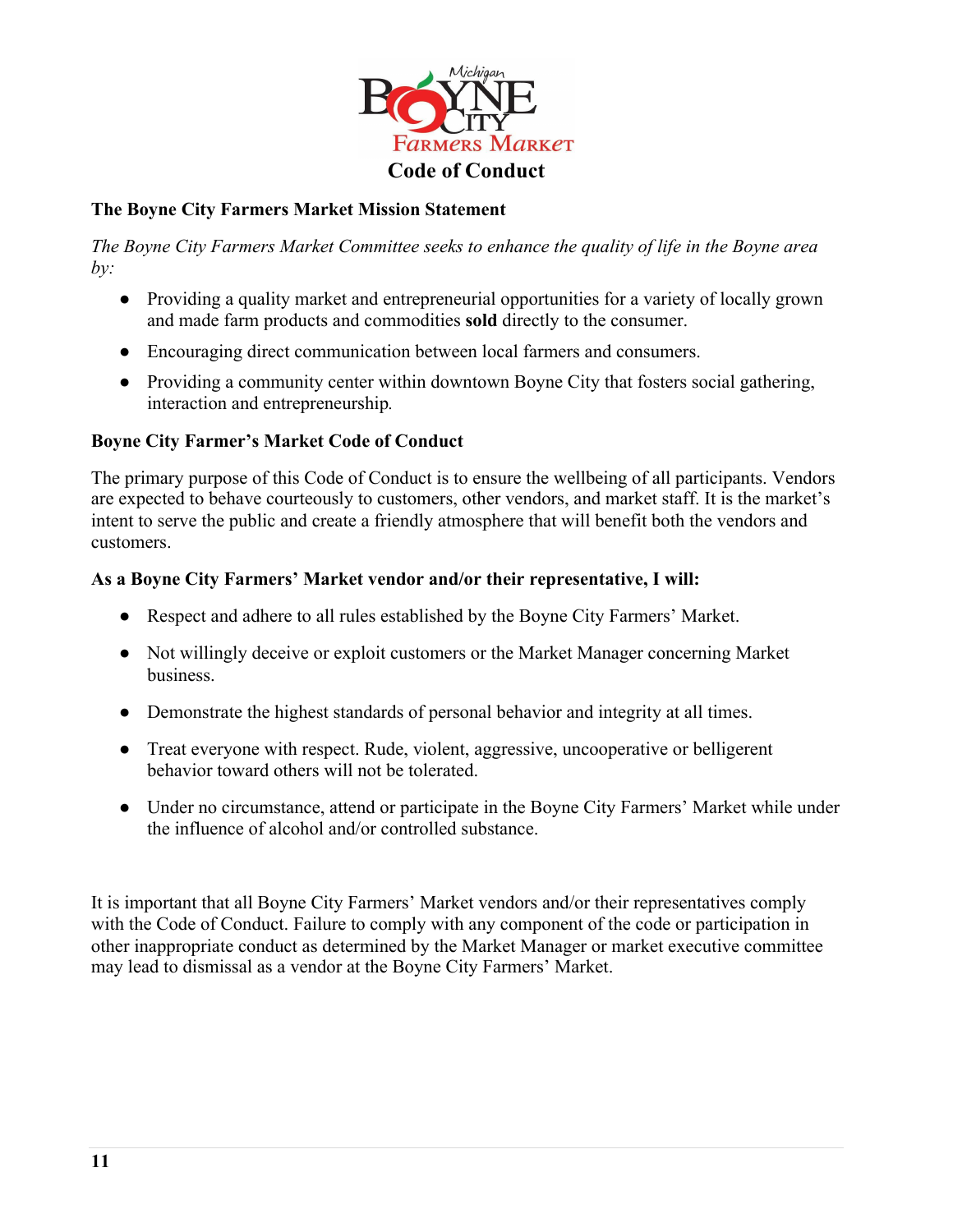

I have read the Boyne City Farmers' Market Vendor Code of Conduct above and agree to comply with it.

| Name                               |           |
|------------------------------------|-----------|
| Business Name                      |           |
|                                    |           |
|                                    | State Zip |
|                                    | Date      |
| Vendor and/or their representative |           |

*(Without signed copy of Code of Conduct, vendor cannot participate in Boyne City Farmers Market*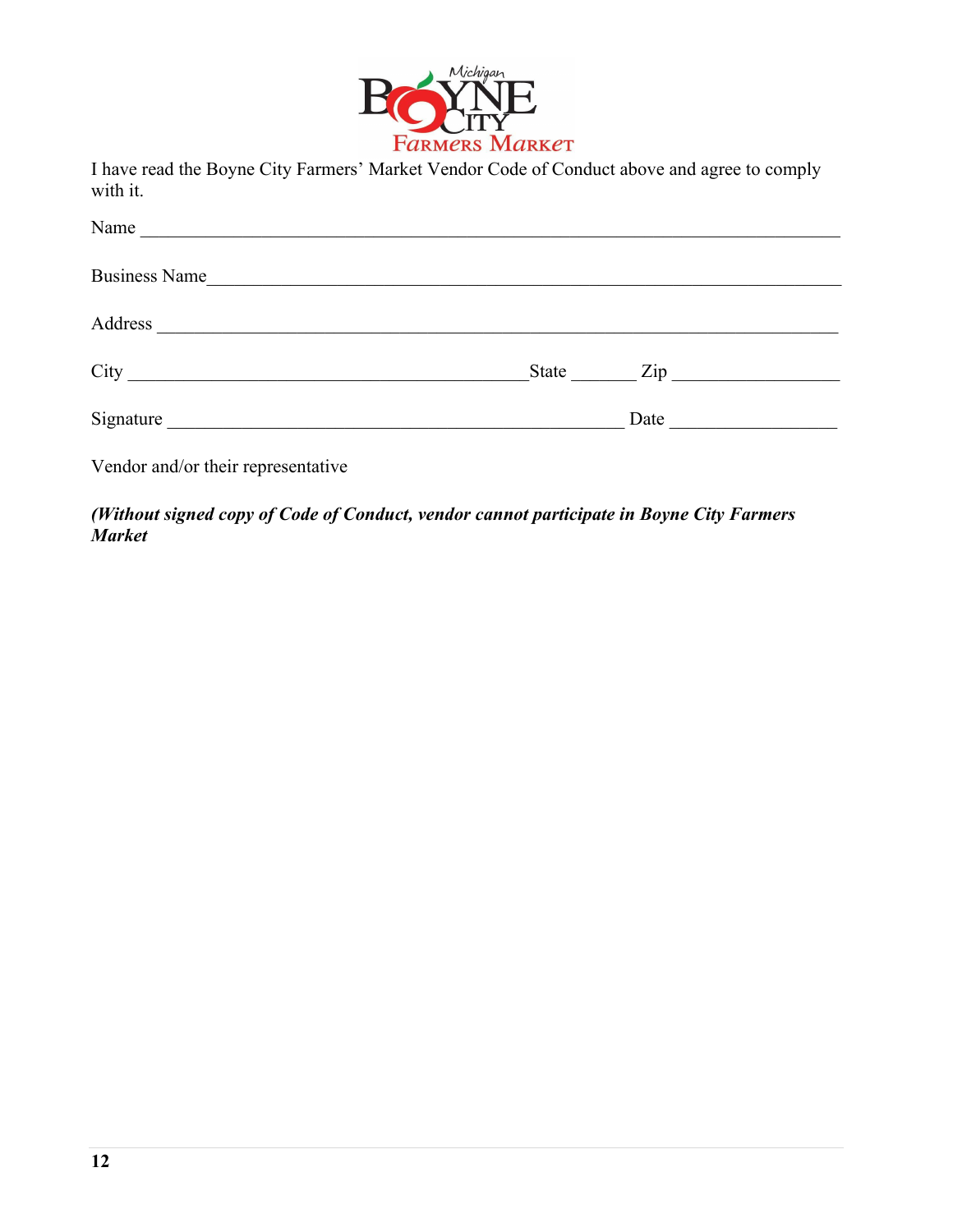

\_\_\_\_\_\_\_\_\_\_\_\_\_\_\_\_\_\_\_\_\_\_\_, As indemnitor, I agree to indemnify, defend and hold harmless the Boyne City Farmers Market, Boyne City Main Street, City of Boyne City, Farmers Market Executive Committee, and Market Manager from and against any and all claims, losses, liability, costs or expenses (including reasonable attorney fees) arising out of bodily injury of any person or persons, including death, or property damage, relating to the use of Boyne City's property for the purpose of selling items at the Boyne City Farmers Market during its seasonal operational schedule.

Additionally, indemnitor, including indemnitor's agents or employees, admits receipt of a copy of the Boyne City Farmers Market Rules 2022, and agrees to abide by the terms thereof. By signing this document thus binds the indemnitor to these Guidelines.

| Signature |                   | Date |  |
|-----------|-------------------|------|--|
|           | Vendor/Indemnitor |      |  |
| Signature |                   | Date |  |
|           | Market Manager    |      |  |

Market Manager